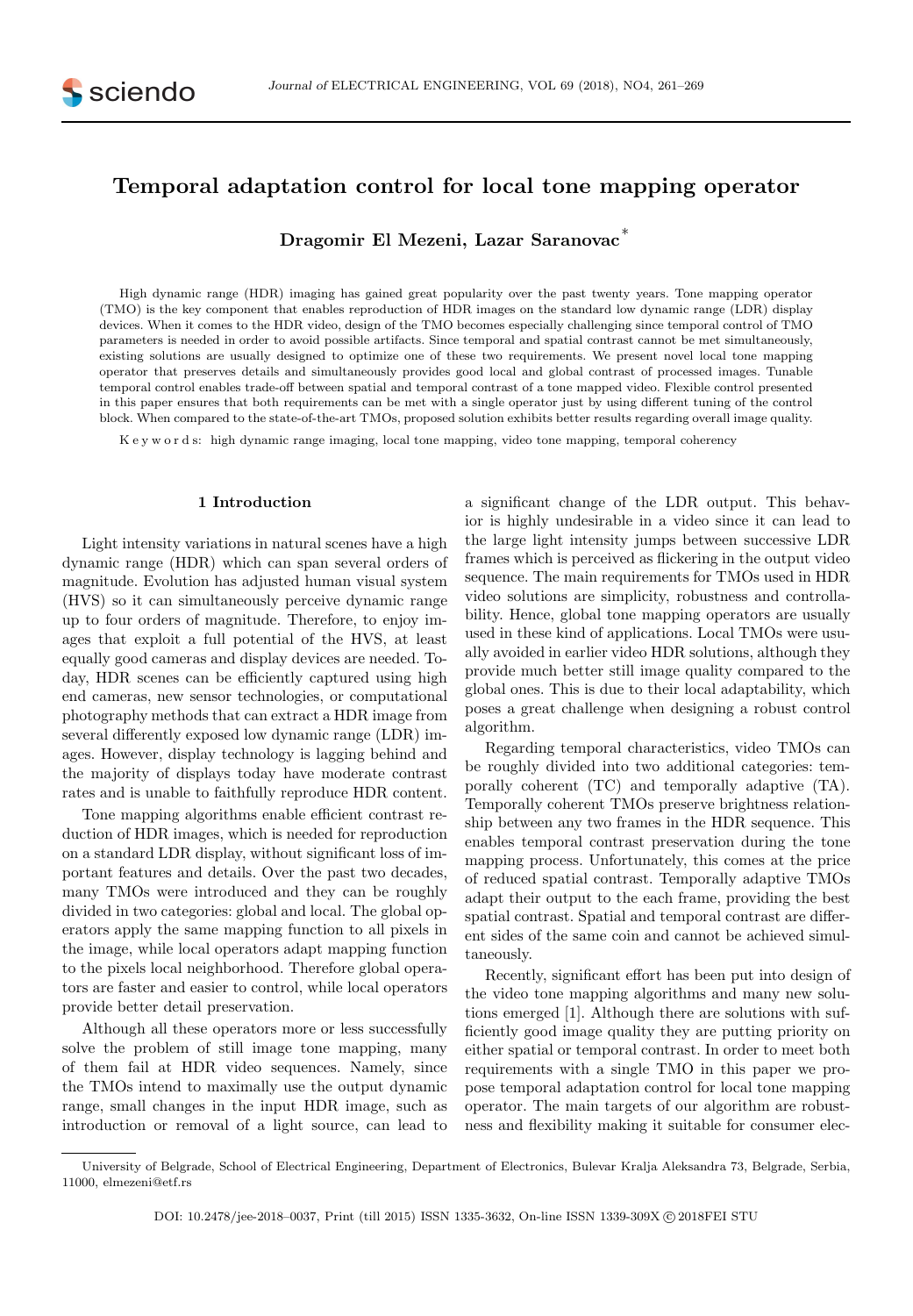tronics applications. For this reason, we have chosen to extend our previous work and provide temporal control of ELTM operator [2]. ELTM has shown robust performance on various type of HDR scenes. Also, it can be tuned for desired appearance using several globally defined parameters. Temporal control algorithm enables its usage in the HDR video tone mapping. Control algorithm is also flexible providing users with ability to set desired temporal vs spatial contrast trade-off.

# 2 Related work

For many years, TMO of choice for the video HDR applications was the global version of Reinhard's photographic tone reproduction operator [3]. This is due its simplicity of implementation and control. To avoid flickering Kang et al [4] used input log average luminance calculated over a fixed number of previous frames. Ramsey et al [5] extended this idea by using a flexible window for temporal averaging, allowing a fast adaptation to the sudden light changes and a smooth operation otherwise. Kiser et al [6] suggested that better control of the Reinhard's tone mapping operator can be achieved by using IIR filtering to smooth maximal/minimal luminance, and the key value.

Instead of the usual approach of filtering scene parameters, Mantiuk et al [7] temporally filter the tone mapping curve to prevent sudden changes in its shape, thus providing a smooth transition between successive frames. Similar approach for dynamic range reduction and temporal coherence is used in [8]. Local contrast preservation is enabled by using base/detail decomposition, while selective scaling of a detail layer imposes noise awareness.

There are several operators developed directly from HVS models [9–13]. They employ spatio-temporal adaptation process that imitates response of rod and cone cells in retina. Operators which include spatially local adaptation [10] produce strong ghosting artifacts. To avoid ghosting artifacts, some operators [14, 15] employ spatiotemporal edge-aware filtering during local processing.

Boitard et al [16] concluded that besides flickering, there is an issue of temporal brightness and object coherency in HDR video. This means that the brightness relations in a sequence should be preserved during the tone mapping process. Boitard proposed frame based postprocessing method which forces temporal coherency. To resolve very limited spatial contrast produced with the original algorithm, a new solution is proposed in [17], which includes segmentation of the scene into regions with similar illuminations and then imposes coherency to each region separately. However, this concept cannot be used for real-time tone mapping since it requires video analysis as one of the first steps.

The first comprehensive evaluations of the state-ofthe-art solutions for video tone mapping were presented in [18–20]. In these studies Mantiuk's display adaptive tone mapping (DA-TM) [7] and Boitard's temporal coherence tone mapping (TC-TM) [16] are designated as the best performing solutions. In the most recent evaluation of the state-of-the-art video HDR TMO algorithms [1] DA-TM and TC-TM are once again designated as the best performing algorithms regarding temporal coherence, and we will compare our temporal results to these two solutions. In the same study two new tone mapping algorithms Motion path filtering (MPF-TM) [15] and Noise aware tone mapping (NA-TM) [8] stood out regarding local contrast preservation.

# 3 Local tone mapping operator

Block diagram of the ELTM algorithm [2] is in Fig. 1.

Input R, G, B values are linearly correlated with the light intensity falling on the camera sensor, and they are normalized to fit the range [0,1]. To separate illumination form reflectance input luminance  $(Y)$  is transferred to the logarithmic scale  $(Λ)$ , where it is decomposed into a base  $(\Lambda_B)$  and two detail parameters  $(\Lambda_C, \Lambda_F)$  using edgeaware filters. Full description of decomposition process and details manipulation can be found in [2]. Coarse details  $(\Lambda_C)$  contain information about local contrast while fine details  $(\Lambda_F)$  are reflecting the image sharpness. The base parameter  $(\Lambda_B)$  reflects input images high dynamic range, since it contains information about scene illumination. Hence, to reduce dynamic range of the image, the base parameter is adjusted in logarithmic scale, to fit the predefined target dynamic range  $(\tau_R)$ 

$$
k = \eta(\Lambda_B + \lambda), \tag{1}
$$

$$
\eta = \frac{\tau_R}{\Lambda_M - \Lambda_m}.\tag{2}
$$

where,  $k$  is the adjusted dynamic range base parameter, with  $\eta$  and  $\lambda$  being the base parameter scaling ratio and the base parameter offset. To increase robustness the minimal  $(\Lambda_m)$  and maximal  $(\Lambda_M)$  values of the original base parameter  $(\Lambda_B)$ , used in (2) are calculated as 0.06-th and 99.9-th percentiles from rather than simple minimal and maximal  $\Lambda$  values.

Target dynamic range  $(\tau_R)$  is set to the value of 5, which is sufficient for currently available displays. In the current implementation logarithm with base 2 is used, for different logarithm base value  $\tau_R$  should be adjusted accordingly. Purpose of the offset parameter  $\lambda$  is to adapt tone mapping process to a changing lighting conditions. Using the offset value  $\lambda = -\Lambda_M$  ensures that maximal pixel value of the current frame will be mapped to the maximal display value, thus achieving full adaptation. To achieve particular adaptation level, adapted offset value  $\lambda$  in (1) should be chosen as will be explained further (Section 4).

All output parameters in Fig. 1 are calculated using the statistics of the currently processed frame and represent the inputs to the control block.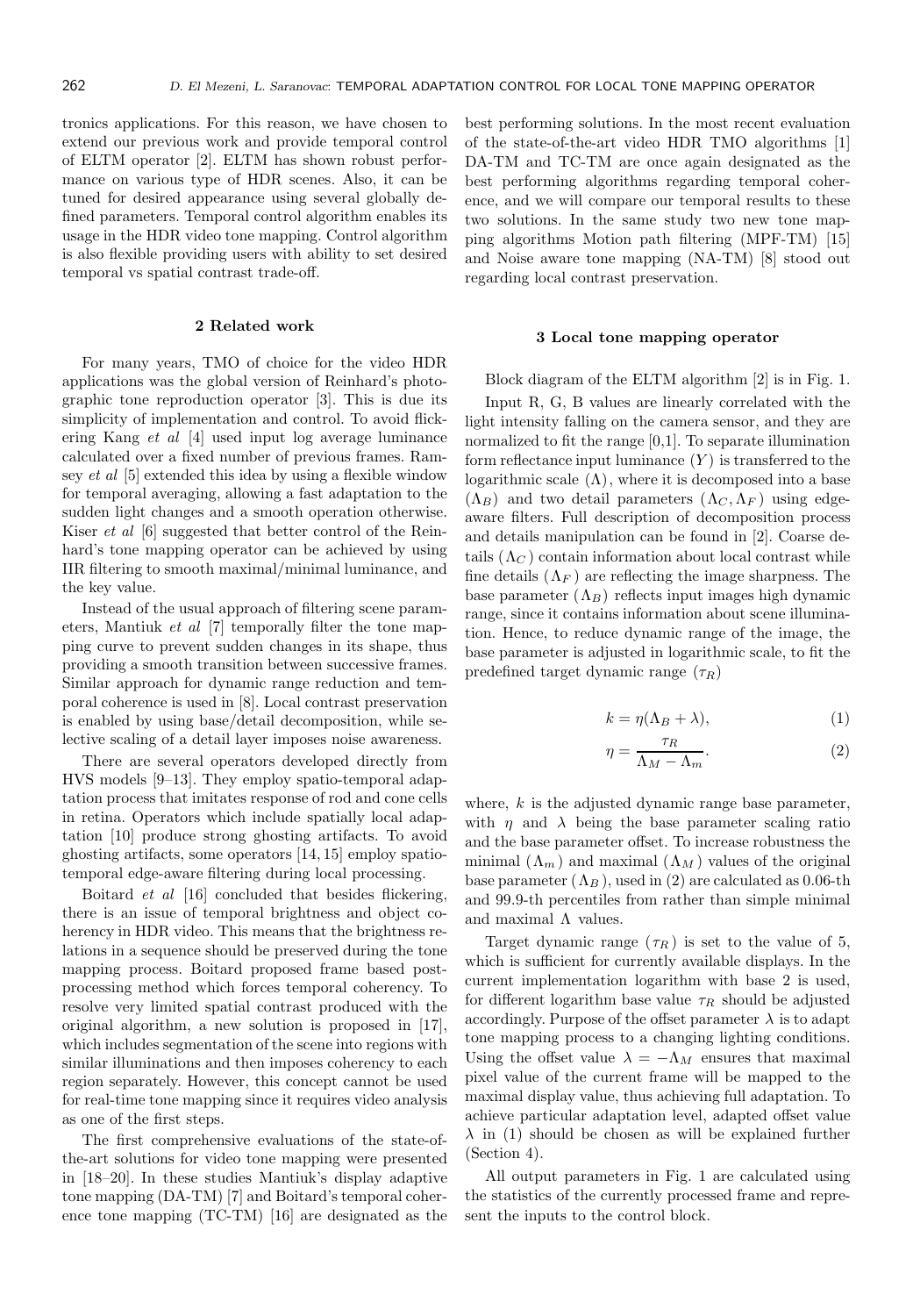

Fig. 1. Block diagram of the ELTM algorithm

After partial adjustment (done in logarithmic scale) the base parameter  $(B_C)$  the HDR compression is completed in linear scale, using adaptive logarithm mapping, [2]

$$
B_C = (B_{CM} - B_{Cm}) \frac{\log(\frac{B - B_m}{B_M - B_m} + c) - \log c}{\log(1 + c) - \log c} + B_{Cm}.
$$
\n(3)



Fig. 2. Adaptive logarithm-based tone compression curve

Here,  $B_m$  and  $B_M$  are minimal and maximal values of the base parameter  $(B)$  after previous adjustment (done in logarithmic scale), and  $B_{Cm}$ ,  $B_{CM}$  are their limits, both in a linear scale. Tone compression curve (4) is adjusted according to the base parameters statistics (taking into account data from previously processed frames), thus

preventing flat-looking output images. Constrained range of the compressed base parameter reduce clipping of details in highlighted and shadow image areas. Notice that, although tone compression curve adapts to the each base parameter, there is still flexibility of setting desired level of output brightness by adjusting tone compression parameter c. Family of adaptive tone compression curves for different values of parameter  $c$  is shown in Fig. 2.

The low output base limit  $B_{C_m}$  is user defined parameter and it defines local contrast in shadow regions. The high output base limit  $B_{CM}$  is an internally controlled parameter which is adapted throughout the video to prevent detail clipping in the highlighted regions. Values of  $B_m$  and  $B_M$  are base parameter statistics used for adjustment of the tone compression curve in the linear scale. When ELTM is used in HDR video, parameter  $B_M$  should be fixed at the value of 1 to enable different adaptation levels. The control is achieved using  $Y_{CM}$ - the maximal value of the tone compressed luminance plane  $(Y_C)$  before its clipping into the range  $[0, 1]$ :

$$
B_{CM} = \max\left(\frac{1}{Y_{CM}}, 1\right). \tag{4}
$$

Tone compressed luminance is calculated as:

$$
Y_C = B_C D. \tag{5}
$$

Using compressed luminance  $Y_C$ , final LDR values are calculated as

$$
C_{LDR} = Y_C \left(\frac{C_{HDR}}{Y}\right)^{\frac{s}{\gamma}}, \quad C \in \{R, G, B\}.
$$
 (6)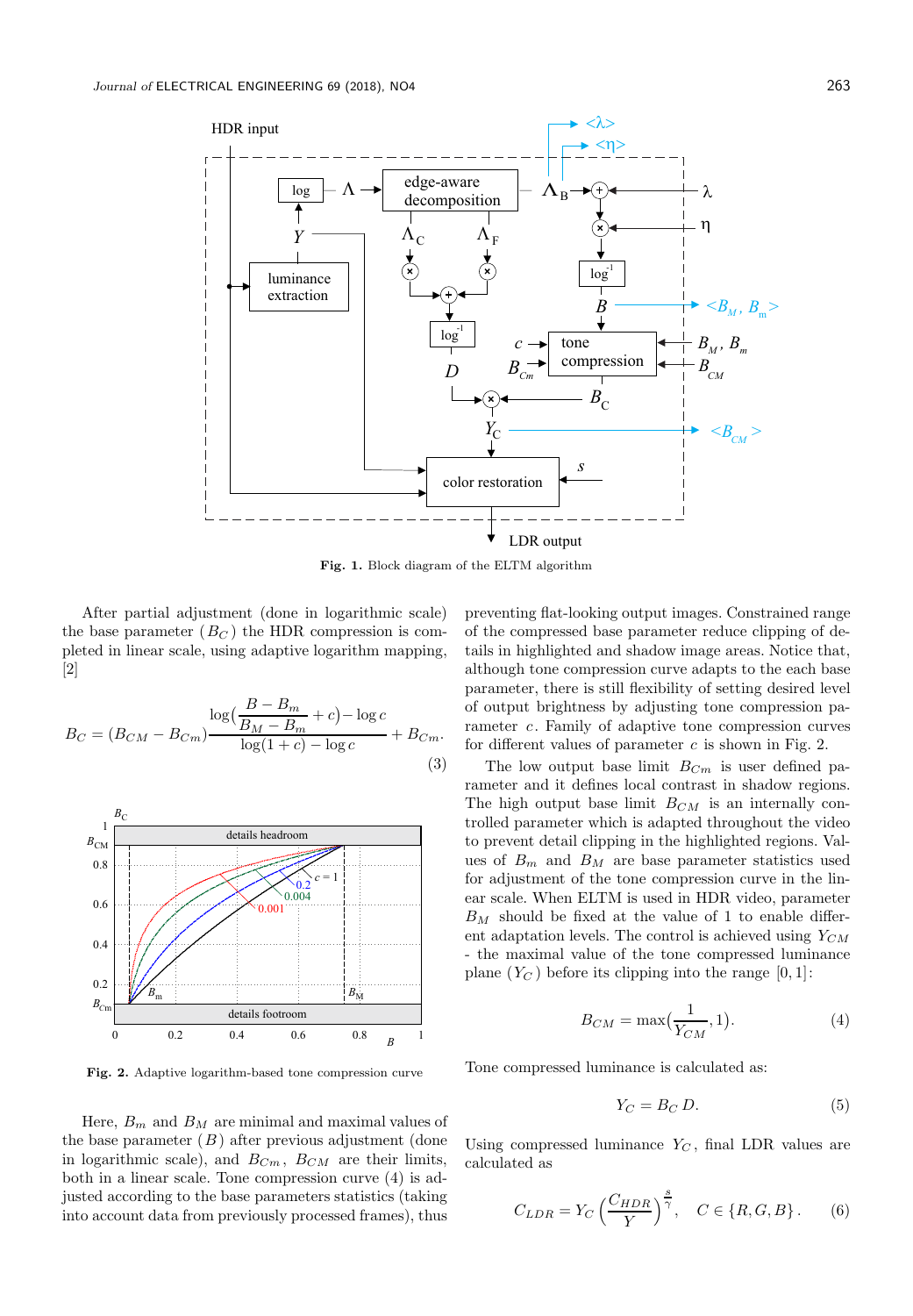Parameter s is used to control color saturation of the output LDR image, while  $\gamma$  is a constant which represents sRGB gamma with the value of 2.2.

Although almost all existing TMOs use either logarithmic scaling of the base parameter or some kind of scaling using logarithm-based function, it is their combination that provides the robustness to the ELTM. Namely, ELTM use logarithmic scaling of the base parameter to fit widely varying tone values of input images into predefined constrained dynamic range, decoupling the later processing stages from the input variations. The final look of the output image is determined by the adaptive logarithmbased function in the linear scale. This function adapts to the statistics of each frame providing the good global contrast and significantly reduce detail clipping in the extreme bright and dark regions.

#### 4 Tone mapping operator control

All parameters used in the tone mapping process can be divided into two groups: tuning and statistical. Tuning parameters are user defined and do not change during the tone mapping process. An example of tuning parameters are coarse and fine detail gains ( $\eta_C$  and  $\eta_F$ ), which control the amount of detail enhancement, and parameter  $c$ , which controls the brightness of the output frame. Other parameters for a current frame are calculated from previous frames statistics. These parameters are denoted as  $\langle \cdot \rangle$  in Fig. 1 and in equation (8) and are processed in the control block before used in the tone mapping process as depicted in Fig. 3.



Fig. 3. Control of the proposed tone mapping operator

All control parameters denoted in Fig. 1, used for processing the n-th frame, are calculated in the control block as the output of the first order IIR filter

$$
p[n] = \alpha < p > [n] + (1 - \alpha)p[n - 1].\tag{7}
$$

The base parameter shifting in the logarithm scale, by the value of  $\lambda$ , adapts each frame to maximally use available output dynamic range and thus breaks temporal coherency. To achieve temporal coherence one frame from the video sequence is used as the reference one and its value is denoted as  $\lambda_0$ . The offset values for all other frames in a video sequence are compressed around this reference value

$$
\lambda_A = \Psi \lambda + (1 - \Psi)\lambda_0,\tag{8}
$$

where adaptation parameter  $\Psi$  defines the strength of offset value compression and it takes values from 0 to 1. For  $\Psi = 0$  constant offset is used in all frames, which disables adaptation, but preserves temporal coherency. On the other hand, for  $\Psi = 1$  the original value  $\lambda$  is used enabling maximal adaptation. This increases spatial at the expense of temporal contrast. Any frame in the sequence can be chosen as the reference frame, and the value if referent offset  $\lambda_0$  can be extracted from it. Reference frame will then have the best utilization of the output dynamic range and spatial contrast, while offset for the other frames will be calculated using (9). When it comes to real time operation, information on future frames is not available, so the first frame in the sequence is usually designated as the reference.

Flexible adaptation enables that both good temporal and spatial contrast can be achieved with a single tone mapping operator by tuning adaptation parameter value. To the best of our knowledge this is not a case with currently available solutions which are designed to meet either good spatial or temporal contrast but not both.

# 5 Results

Regarding temporal coherence, proposed temporal control of ELTM was tested using HDR video sequences from [18], and the results of the Hallway and Exhibition area sequences are presented in this section.

It can be noticed from timing diagrams in Fig. 4(a),(b) and (g) that Virtual exposure TMO [14], Retina model TMO [11] and Color appearance TMO [13] have significant problem with flickering artifacts, represented in rapid change of the luminance value which is not present in the original HDR video. Local adaptation TMO [10] solves flickering artifacts through temporal filtering. On the other hand, this produces strong ghosting artifacts, as it is evident in Fig. 4(d).

Good global contrast without flickering artifacts is achieved with Display adaptive TMO [7]. Since this operator tends to optimize contrast for each frame, temporal contrast is lost and average brightness is larger in indoor in comparison to outdoor areas. Also this operator is global and there is no option for spatially variable processing. Temporal coherency is achieved by Temporal coherent TMO [16], but this processing severely reduce contrast of each frame. Tone mapping algorithm proposed in this paper Fig.  $4(i)$  is free of flickering artifacts apart of small fluctuations from  $100<sup>th</sup>$  to  $130<sup>th</sup>$  frame. These fluctuations also exist in the original HDR sequence as it is shown in Fig. 6 and are not introduced by the proposed algorithm. Combined local and global processing ensure good local and global contrast of each frame. If temporal control is tuned for full adaptation, as in Fig. 4(i) each frame is optimized for the best usage of the output dynamic range, and maximal spatial contrast is achieved. This, however, alters temporal contrast, which can be noticed from timing diagrams. For preserving temporal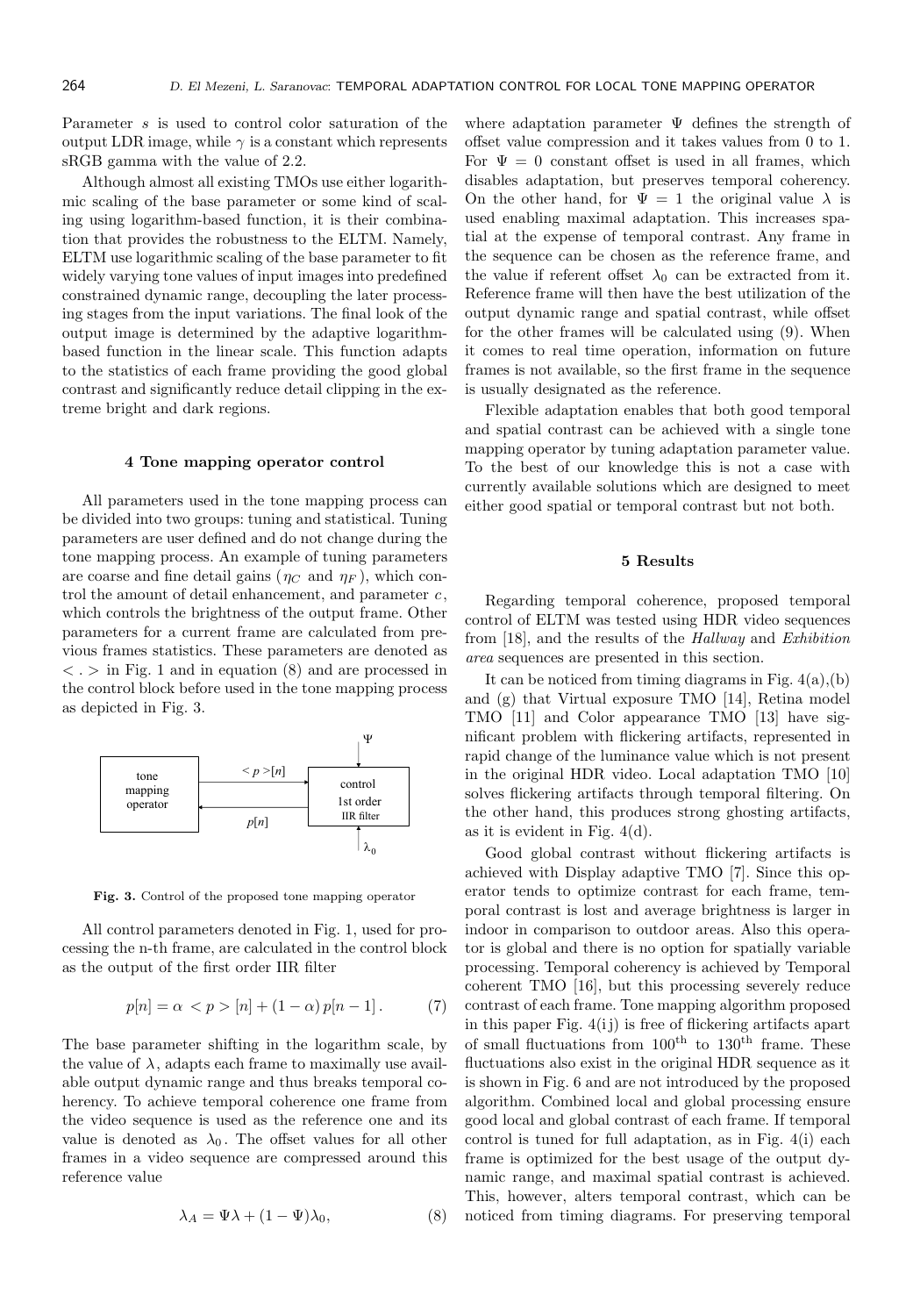

Fig. 4. Comparison of different video tone mapping operators.For each method, average logarithm luminance is presented along with two frames representing outdoor and indoor part of the scene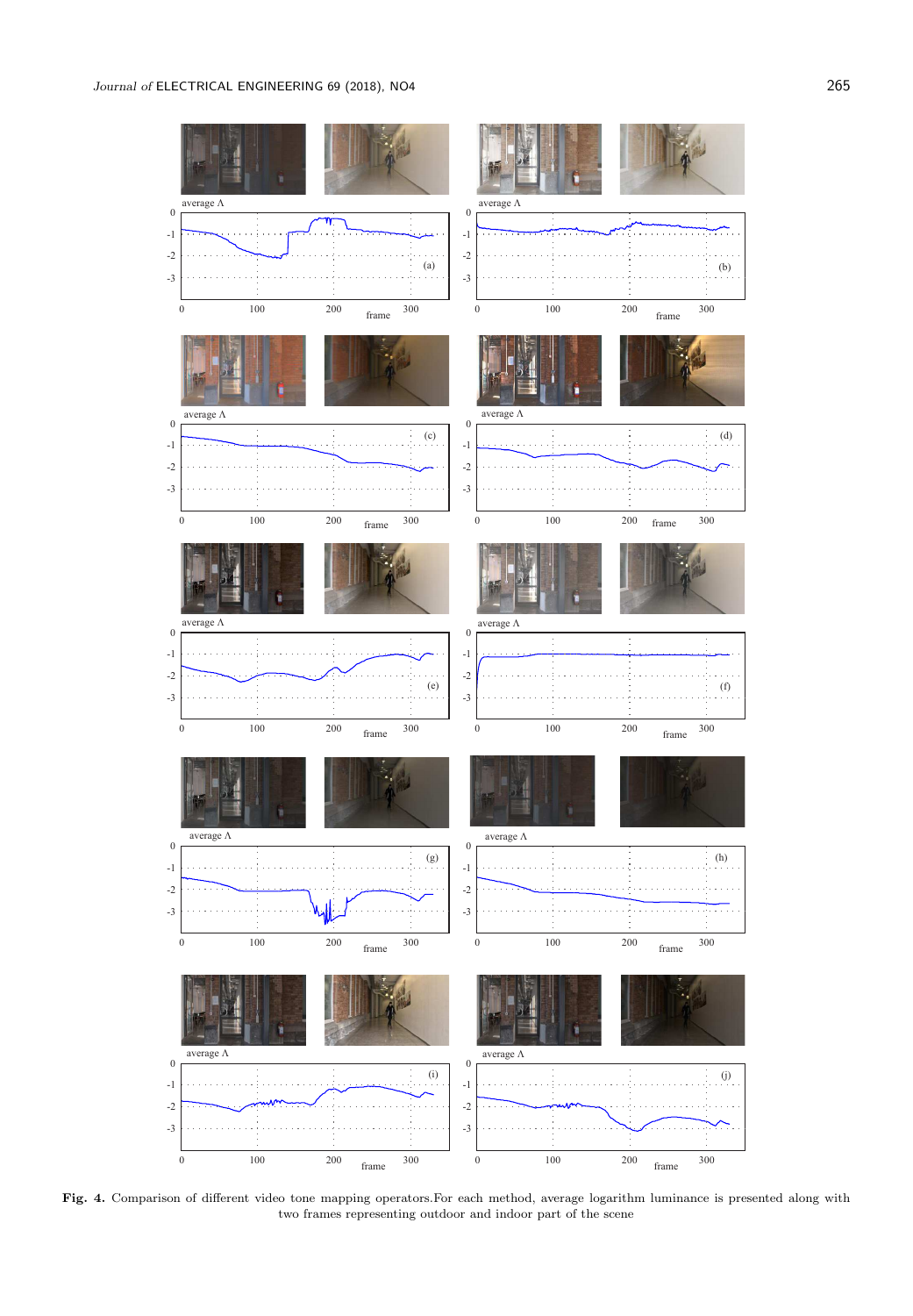

Fig. 5. Average logarithm luminance for the Hallway video sequence for different values of adaptation parameter



Fig. 6. Average logarithm luminance for the Hallway video sequence: HDR video  $(a)$  – DA-TM *vs* proposed operator with full adaptation (b) – TC-TM  $vs(c)$  – proposed operator with partial adaptation

contrast, adaptation should be constrained by lowering value of parameter  $\Psi$ . The timing diagram of average brightness of the Hallway sequence, for different values of adaptation parameter is shown in Fig. 5. Even in the partial adaptation scenario, where adaptation parameter was set to  $\Psi = 0.3$ , Fig. 4(j), proposed tone mapping operator shows better local contrast compared to other, temporally coherent, tone mapping solutions.

In the next few figures, proposed tone mapping algorithm is compared to the two representative state-ofthe-art tone mapping algorithms. Display adaptive tone mapping (DA-TM) [7] is shown to produce the best results regarding spatial contrast while Temporal coherence tone mapping (TC-TM) [16] ensures temporal coherency. These tone mapping operators are chosen base on evaluation studies presented in [18–20].

The 98<sup>th</sup> and 256<sup>th</sup> frame from the *Hallway* sequence, and  $10^{th}$  and  $150^{th}$  frame from the *Exhibition area* sequence are used to demonstrate temporal coherency. These frames depict outdoor and indoor areas. The results presented in Fig.  $7(a)$  and Fig.  $10(a)$  were generated using DA-TM, while Fig. 7(b) and Fig. 10(b) provide results of the proposed algorithm with adaptation parameter set to  $\Psi = 1$ .

Spatial contrast is very good and details are visible in both cases, since DA-TM is designed to preserve spatial contrast for each frame. It can be seen in Fig. 7 that proposed algorithm is better at detail preservation in highlighted areas, especially noticeable in the face regions. However, temporal coherency is not preserved since in Fig. 7(b) and Fig. 10(b) the indoor is now brighter than the outdoor area. In this sequence the proposed algorithm provides similar results as DA-TM.

The results of TC-TM are presented in Fig. 8(a) and Fig. 11(a). Temporal contrast is preserved as shown in Fig. 6(c) but spatial contrast is seriously compromised. Fig. 8(b) and Fig. 11(b) show results of the proposed algorithm using small adaptation factor  $\Psi = 0.3$ . It shows that coherency is mostly preserved, except in the transition region, while spatial contrast is much better than in the TC-TM result. This inconsistency in the transition region is consequence of the  $\eta$  and  $B_{\text{min}}$  adaptations which are still left in the algorithm, although the adaptation value is low. Fast variations in the output log average luminance between the  $100^{\text{th}}$  and  $130^{\text{th}}$  frame are not artefacts of the tone mapping process since the same variations exist in the input HDR video sequence in Fig. 6(a). Proposed algorithm is also compared to Motion-path filtering TMO [15] and results are presented in Fig. 9. Although this operator has local processing, proposed TMO provides better local and global contrast. In Fig. 12 we have provided results of the proposed tone mapping operator for the frames used in the most recent evaluation study [1]. Original HDR videos are from [21], and they are made for video HDR TMO evaluations. It shows that proposed TMO preserves details in both highlight and shadow regions, without significant noise amplifications. The main advantage over already exiting solutions is its flexibility to adapt to the various user requirements regarding spatial/temporal contrast trade-off.

#### 6 Conclusion

In this paper we propose temporal control of ELTM operator, which is shown to preserve and enhance details, thus providing good global and local contrast of output images. Temporal control, presented in this paper, enables its usage in HDR video applications, by avoiding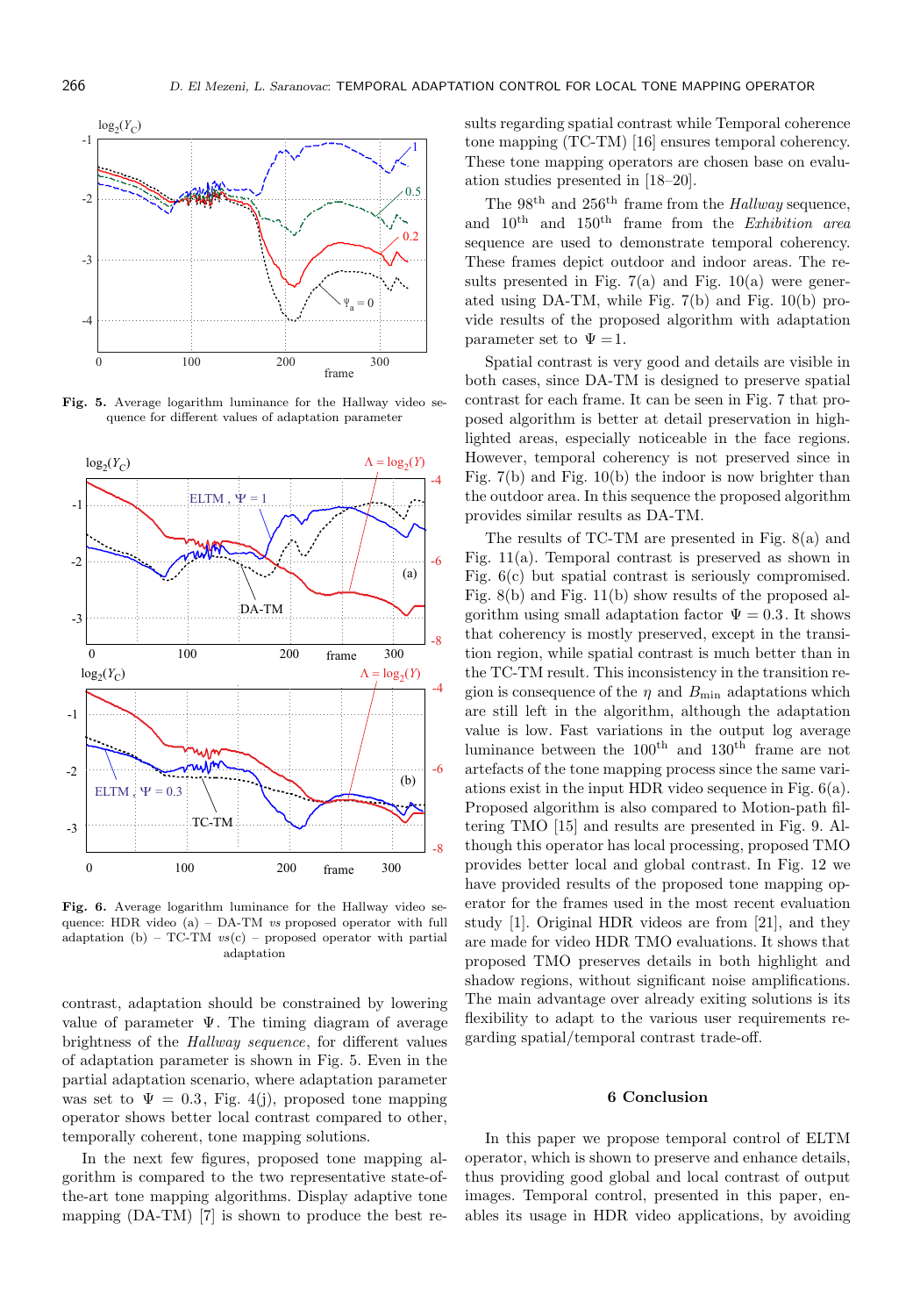

Fig. 7. Comparison between (a) – DA-TM, and (b) – proposed TM



Fig. 8. Comparison between (a) – TC-TM, and (b) – proposed TM



Fig. 9. Comparison between  $(a)$  – MPF-TM, [15], and  $(b)$  – proposed TM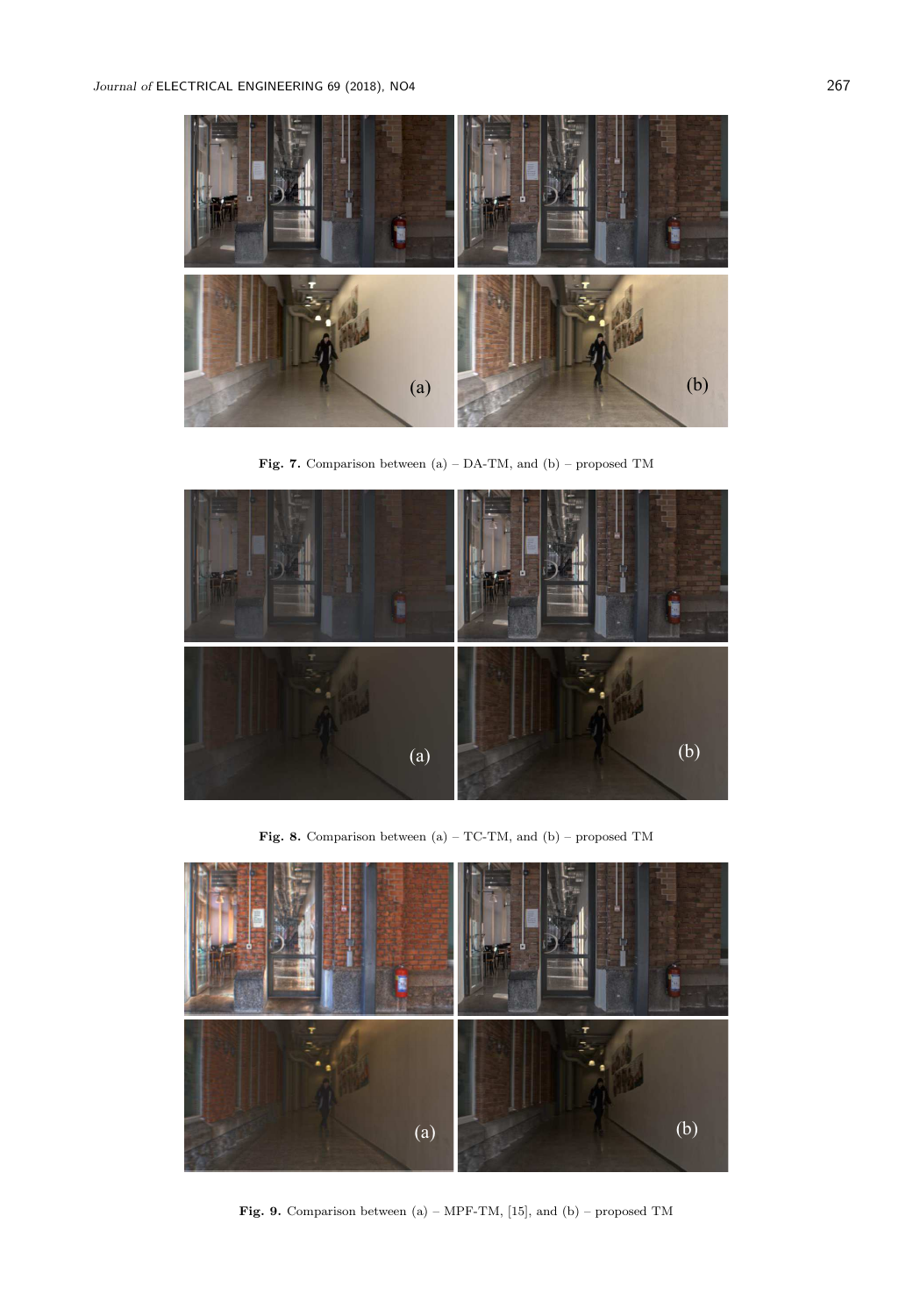

Fig. 10. Comparison between (a) – DA-TM, and (b) – proposed TM



Fig. 11. Comparison between (a) – TC-TM, and (b) – proposed TM



Fig. 12. Results of proposed TMO for various video sequences used in [1]